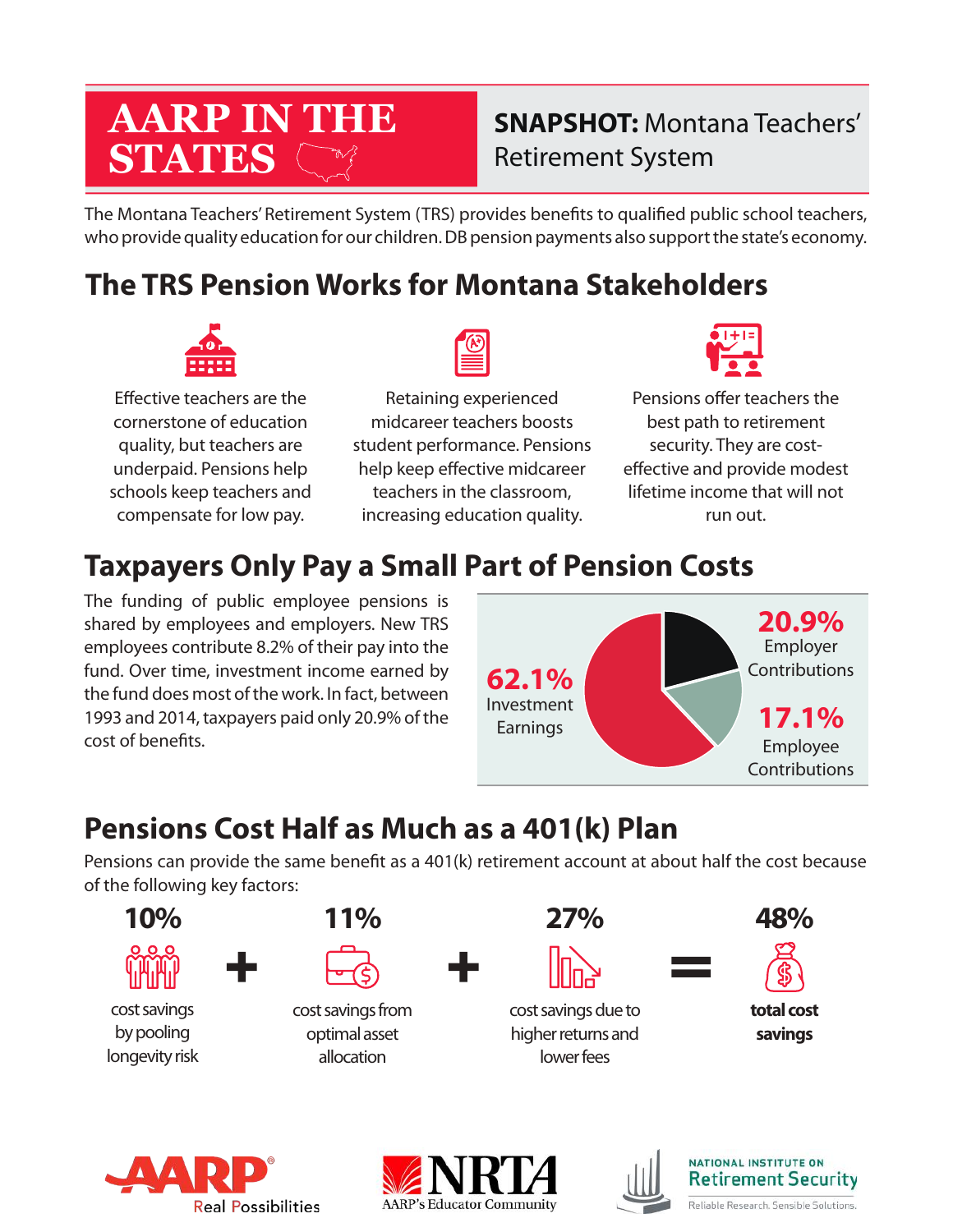

# **Historical TRS Funding Experience**

Montana established long-term funding policies to provide for the cost of public pension benefts. The employee contribution is set by law and the actuary calculates the employers' contributions each year. As of the end of its 2016 year, TRS had \$3.8 billion in assets in the fund.

The Actuarially Determined Contribution (ADC) is the amount needed to fund benefts earned in the year and to pay down the plans' unfunded actuarial accrued liability. Paying the full ADC each year is important to ensure that the fund becomes fnancially sound over time.

**Montana Paid 111.6% of Weighted Average Percent of ADC from FY2001-FY2015 for TRS**



# **Montana Made Plan Changes to TRS in Recent Years**

Following the global stock market crash in 2008-2009, Montana policymakers proactively made changes to TRS to ensure long-term sustainability. These included:

- Increasing employee contribution rate to 8.2% of salary.
- Revising the Guarantee Annual Beneft Adjustment to provide a variable rate based on the plan's funding level.
- Reducing pension benefts for employees hired after 7/1/13 by raising normal and early retirement ages and adjusting the calculation of fnal average salary.

### **The Economic Impact of Montana Pensions:**

# **\$882.9 million**

in economic output generated by retirees' spending from public pensions in Montana.

paying \$276.2 million in wages supported by retirees spending from public **6,589 jobs**

pensions in Montana.

# **\$178.4 million**

in federal, state, and local tax revenues generated by retiree benefts and spending in Montana.

All data come from Montana, Public Plans Data, or the National Institute on Retirement Security.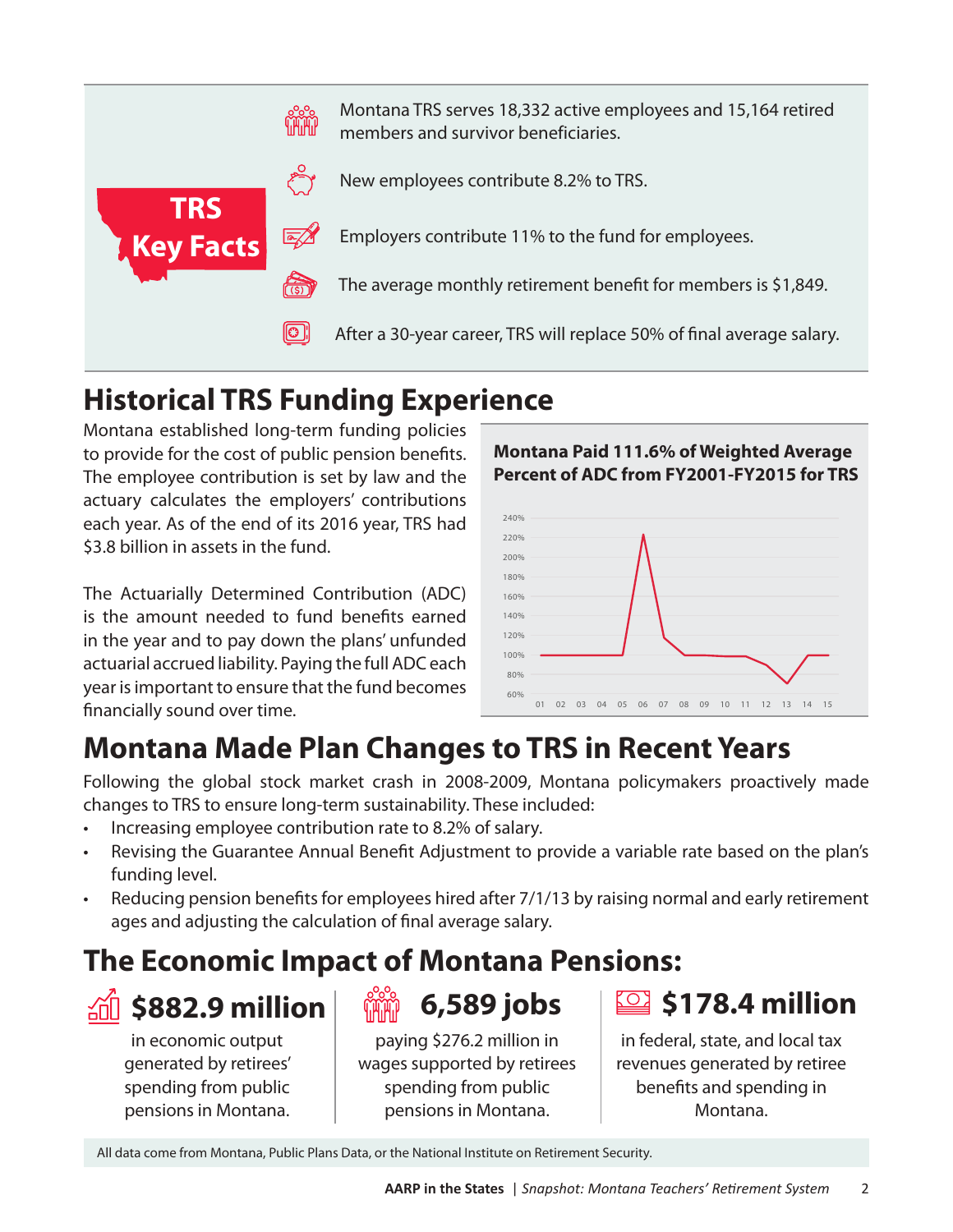# **AARP IN THE STATES**

### **BY THE NUMBERS:** Montana Teachers' Retirement System

The **Montana Teachers' Retirement System (TRS)** provides a defned beneft (DB) pension for teachers. It offers a modest but stable monthly income over a retiree's life. DB pensions help to recruit and retain experienced teachers, who provide quality education for our children. DB pension payments also support the state's economy.

#### **Key facts about the plan and its benefts: 18,332 50% \$1,849**  $\overline{|\overline{\alpha_2}/\mathcal{U}|}$ Total active members After a 30-year career, TRS will Typical pension beneft paid of Montana Teachers' replace 50% of an employee's to retired TRS members each Retirement System. pre-retirement income. month.

#### **Pensions are a good deal for taxpayers:**

Funding of teacher pensions is shared by employees and employers. New TRS employees contribute 8.15% of pay into the fund. Over time, investment income earned by the fund does most of the work. In fact, between 1993 and 2014, taxpayers (employer contributions) paid only 20.9% of the cost of pension benefts.

**62.1%** Investment Earnings

**20.9%** Employer **Contributions** 

**17.1%** Employee Contributions

#### **The spending from the pension checks of the 15,164 retired public employees helps support:**



in economic output in Montana.

# **6,589 jobs**

paying those workers in Montana \$276.2 million in income.

### **\$178.4 million**

in federal, state, and local tax revenues based on benefts and spending in Montana.



All data come from Montana, Public Plans Data, or the National Institute on Retirement Security.







#### NATIONAL INSTITUTE ON **Retirement Security** Reliable Research, Sensible Solutions,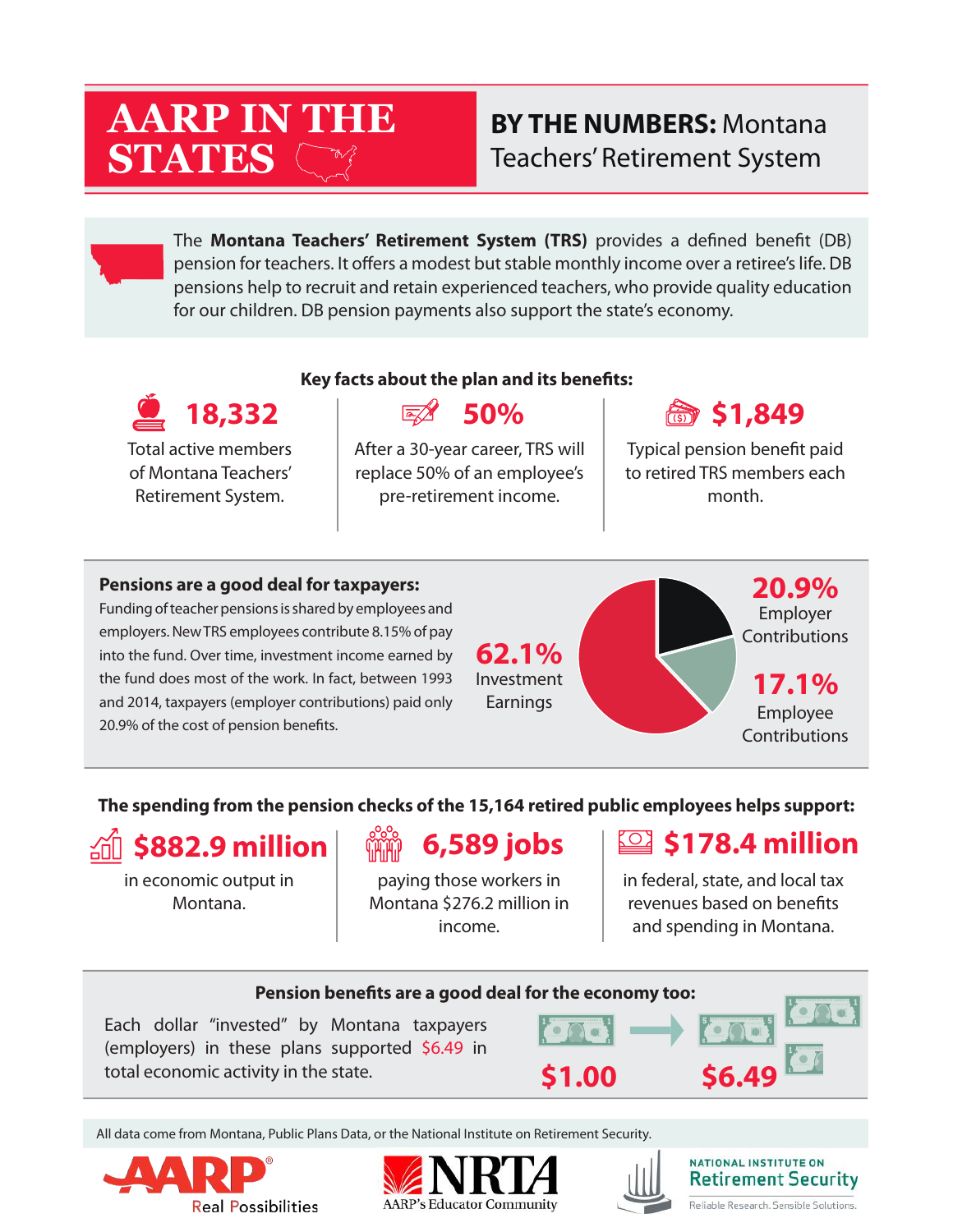# **AARP IN THE STATES**

**Why Pensions Work** for Montana and Teachers

# **Pensions Help Deliver Quality Education in Montana**

Defned beneft (DB) pensions play a fundamental role in retaining high-quality, experienced teachers in the classroom. These efective, experienced teachers are the most important school-based element that provides quality educational outcomes for our children.

A wide body of academic research on teacher productivity fnds that teachers become more efective with experience. These studies demonstrate that experienced teachers have students who achieve at higher levels. In contrast, when experienced, mid-career teachers are replaced by inexperienced teachers, other studies show productivity drops across the school.

DB pensions give schools an efective tool to retain experienced teachers. These benefts provide teachers an incentive to continue delivering quality education to K-12 students.<sup>1</sup> This incentive becomes all the more important over a teaching career as the erosion of teachers' wages, when compared to the wages of similar college educated workers, widens for more experienced teachers.

There are important policy reasons to continue offering teachers DB pensions. Because pensions help attract and retain workers, Montana can keep teachers in the classrooms and empower students to achieve their highest potential.

# **Pensions Help to Bridge the Teacher Wage Gap**

A national study of K-12 public school teachers' wages identifed a 17 percent pay gap relative to comparable private sector workers in 2015. At the same time, teachers' benefts, including pensions, help bridge that gap and allow states to attract and retain highly qualifed educators by reducing that overall gap in compensation to 11 percent. In Montana, teachers experience a 8% wage gap when compared to other college graduates in the workforce.<sup>2</sup>



Americans understand that teacher pensions play an important role in retaining quality teachers and in offsetting the impact of their lower salaries.



92 percent of Americans say pensions are a good way to recruit and retain qualifed teachers.



81 percent of Americans agree that teachers deserve pensions to compensate for lower pay.<sup>3</sup>







**NATIONAL INSTITUTE ON Retirement Security** Reliable Research. Sensible Solutions.